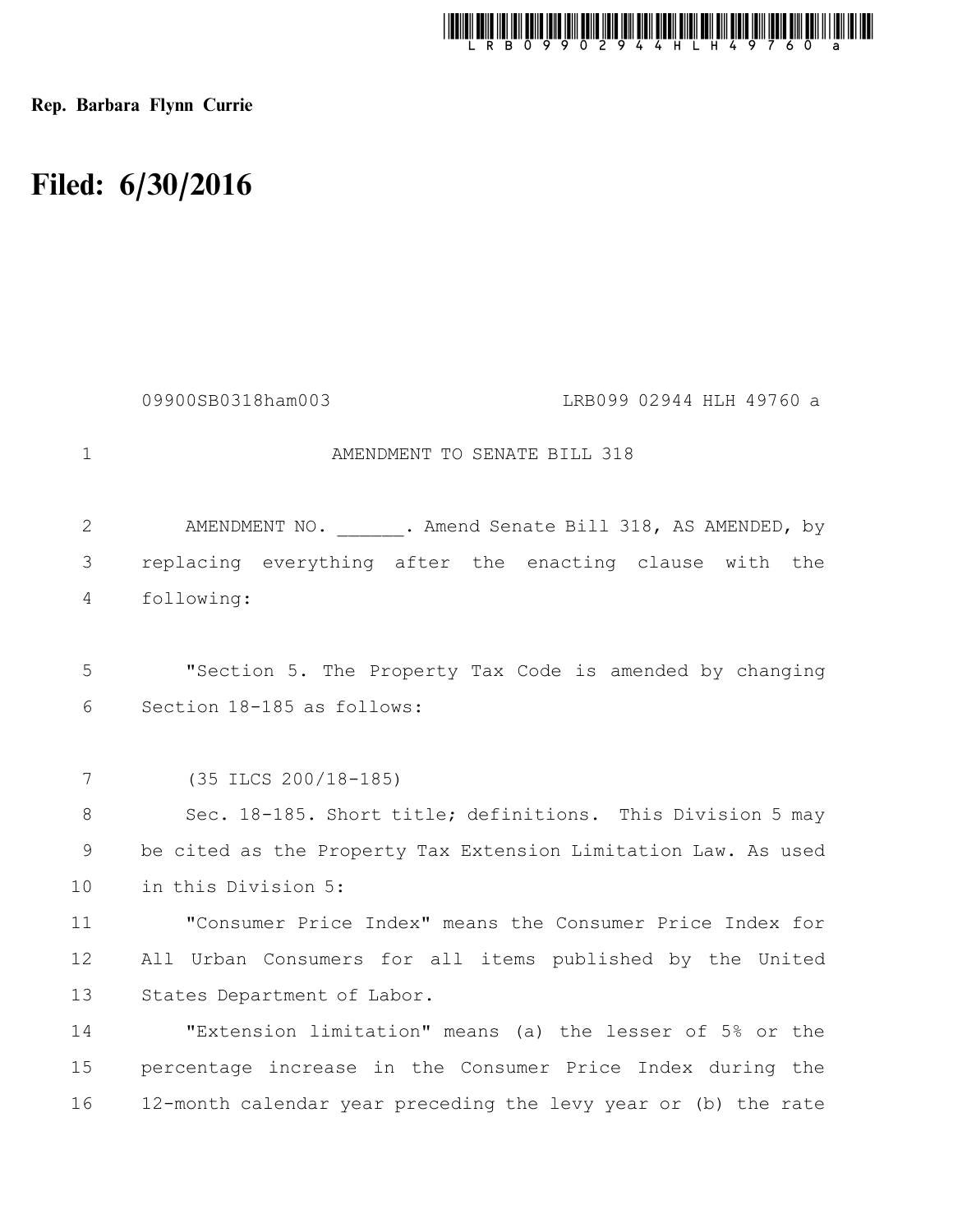of increase approved by voters under Section 18-205. 1

"Affected county" means a county of 3,000,000 or more inhabitants or a county contiguous to a county of 3,000,000 or more inhabitants. 2 3 4

"Taxing district" has the same meaning provided in Section 1-150, except as otherwise provided in this Section. For the 1991 through 1994 levy years only, "taxing district" includes only each non-home rule taxing district having the majority of its 1990 equalized assessed value within any county or counties contiguous to a county with 3,000,000 or more inhabitants. Beginning with the 1995 levy year, "taxing district" includes only each non-home rule taxing district subject to this Law before the 1995 levy year and each non-home rule taxing district not subject to this Law before the 1995 levy year having the majority of its 1994 equalized assessed value in an affected county or counties. Beginning with the levy year in which this Law becomes applicable to a taxing district as provided in Section 18-213, "taxing district" also includes those taxing districts made subject to this Law as provided in Section 18-213. 5 6 7 8 9 10 11 12 13 14 15 16 17 18 19 20

"Aggregate extension" for taxing districts to which this Law applied before the 1995 levy year means the annual corporate extension for the taxing district and those special purpose extensions that are made annually for the taxing district, excluding special purpose extensions: (a) made for the taxing district to pay interest or principal on general 21 22 23 24 25 26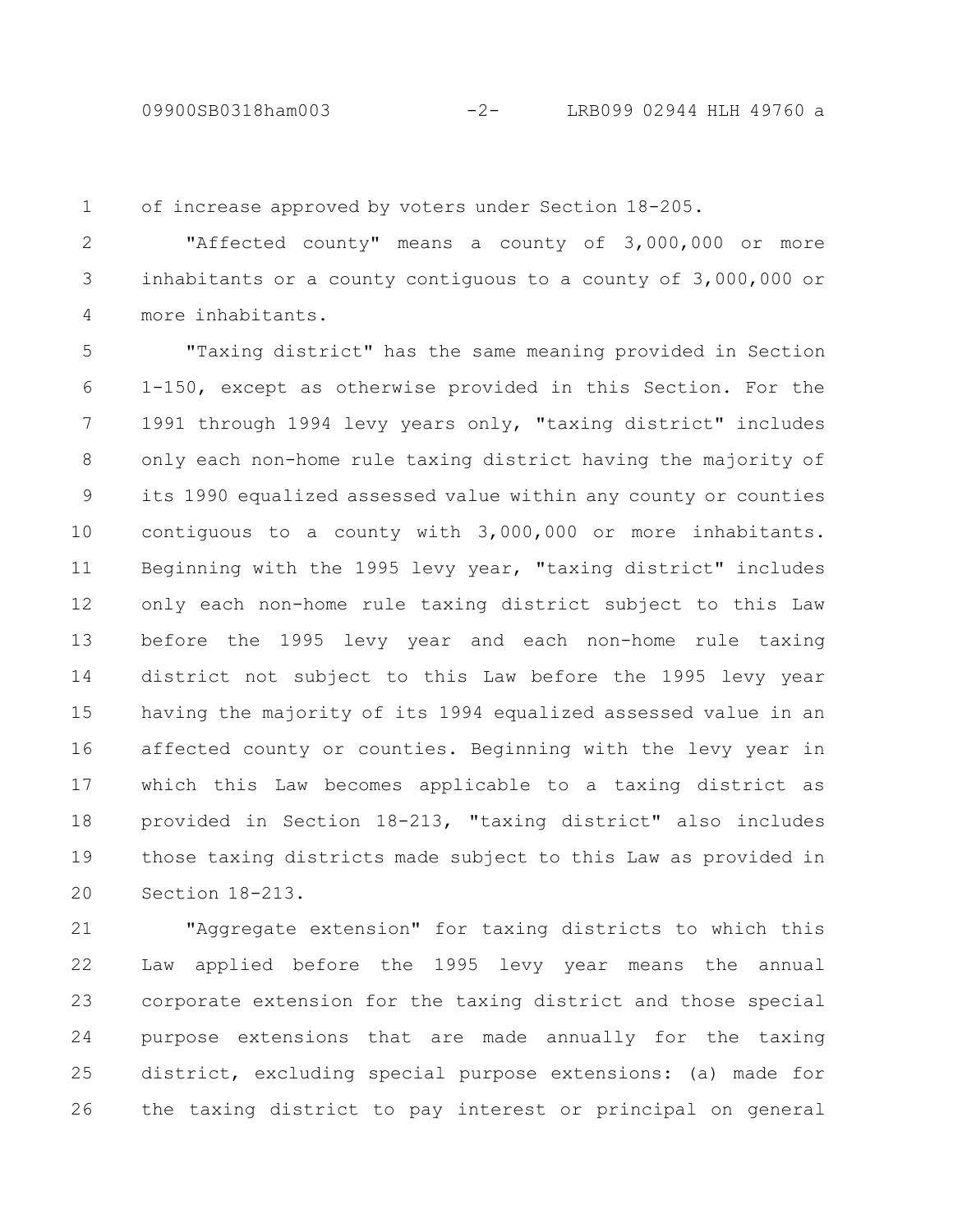09900SB0318ham003 -3- LRB099 02944 HLH 49760 a

obligation bonds that were approved by referendum; (b) made for any taxing district to pay interest or principal on general obligation bonds issued before October 1, 1991; (c) made for any taxing district to pay interest or principal on bonds issued to refund or continue to refund those bonds issued before October 1, 1991; (d) made for any taxing district to pay interest or principal on bonds issued to refund or continue to refund bonds issued after October 1, 1991 that were approved by referendum; (e) made for any taxing district to pay interest or principal on revenue bonds issued before October 1, 1991 for payment of which a property tax levy or the full faith and credit of the unit of local government is pledged; however, a tax for the payment of interest or principal on those bonds shall be made only after the governing body of the unit of local government finds that all other sources for payment are insufficient to make those payments; (f) made for payments under a building commission lease when the lease payments are for the retirement of bonds issued by the commission before October 1, 1991, to pay for the building project; (g) made for payments due under installment contracts entered into before October 1, 1991; (h) made for payments of principal and interest on bonds issued under the Metropolitan Water Reclamation District Act to finance construction projects initiated before October 1, 1991; (i) made for payments of principal and interest on limited bonds, as defined in Section 3 of the Local Government Debt Reform Act, in an amount not to 1 2 3 4 5 6 7 8 9 10 11 12 13 14 15 16 17 18 19 20 21 22 23 24 25 26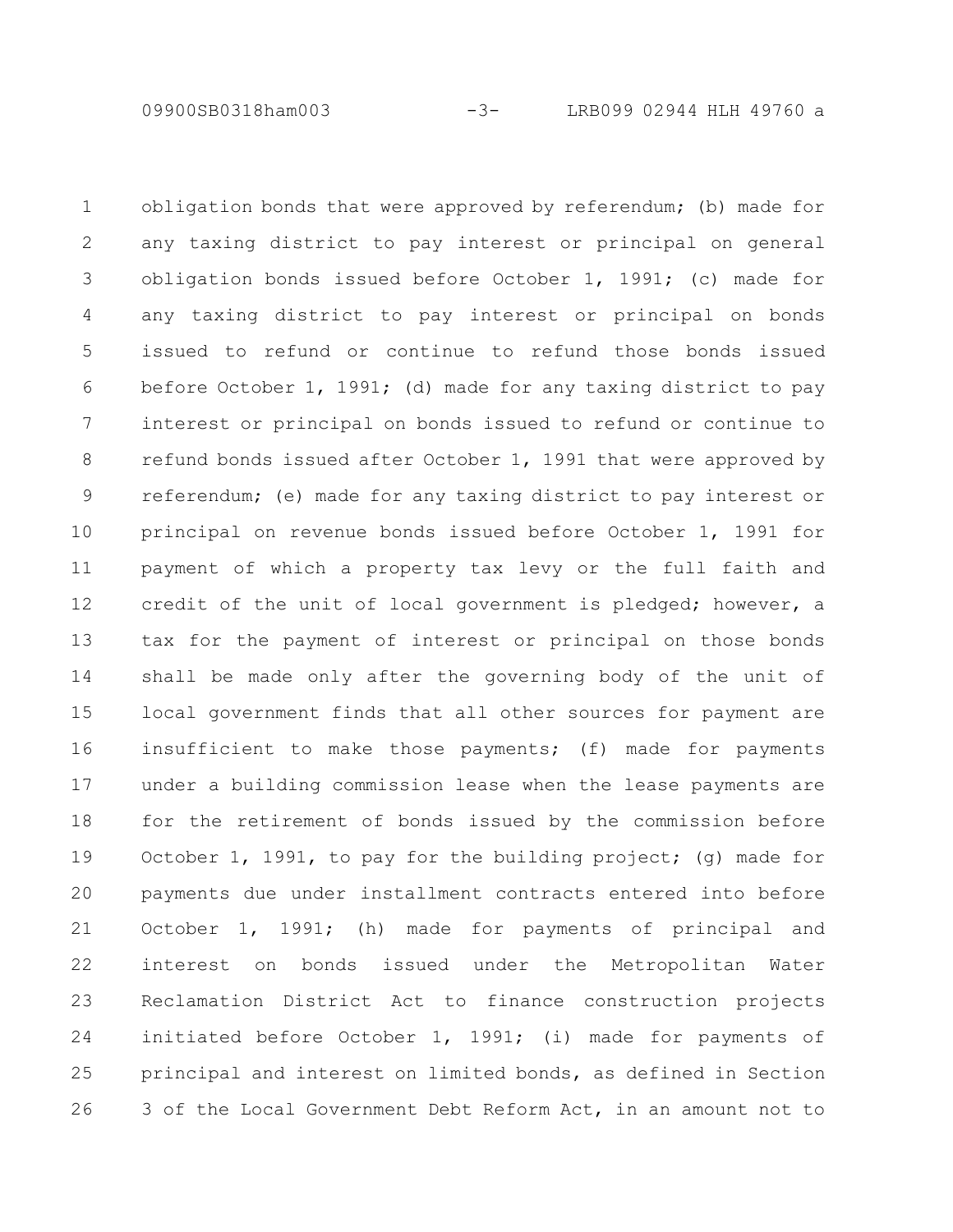09900SB0318ham003 -4- LRB099 02944 HLH 49760 a

exceed the debt service extension base less the amount in items (b), (c), (e), and (h) of this definition for non-referendum obligations, except obligations initially issued pursuant to referendum; (j) made for payments of principal and interest on bonds issued under Section 15 of the Local Government Debt Reform Act; (k) made by a school district that participates in the Special Education District of Lake County, created by special education joint agreement under Section 10-22.31 of the School Code, for payment of the school district's share of the amounts required to be contributed by the Special Education District of Lake County to the Illinois Municipal Retirement Fund under Article 7 of the Illinois Pension Code; the amount of any extension under this item (k) shall be certified by the school district to the county clerk; (1) made to fund expenses of providing joint recreational programs for persons with disabilities under Section 5-8 of the Park District Code or Section 11-95-14 of the Illinois Municipal Code; (m) made for temporary relocation loan repayment purposes pursuant to Sections 2-3.77 and 17-2.2d of the School Code; (n) made for payment of principal and interest on any bonds issued under the authority of Section 17-2.2d of the School Code; (o) made for contributions to a firefighter's pension fund created under Article 4 of the Illinois Pension Code, to the extent of the amount certified under item (5) of Section 4-134 of the Illinois Pension Code; and (p) made for road purposes in the first year after a township assumes the rights, powers, duties, 1 2 3 4 5 6 7 8 9 10 11 12 13 14 15 16 17 18 19 20 21 22 23 24 25 26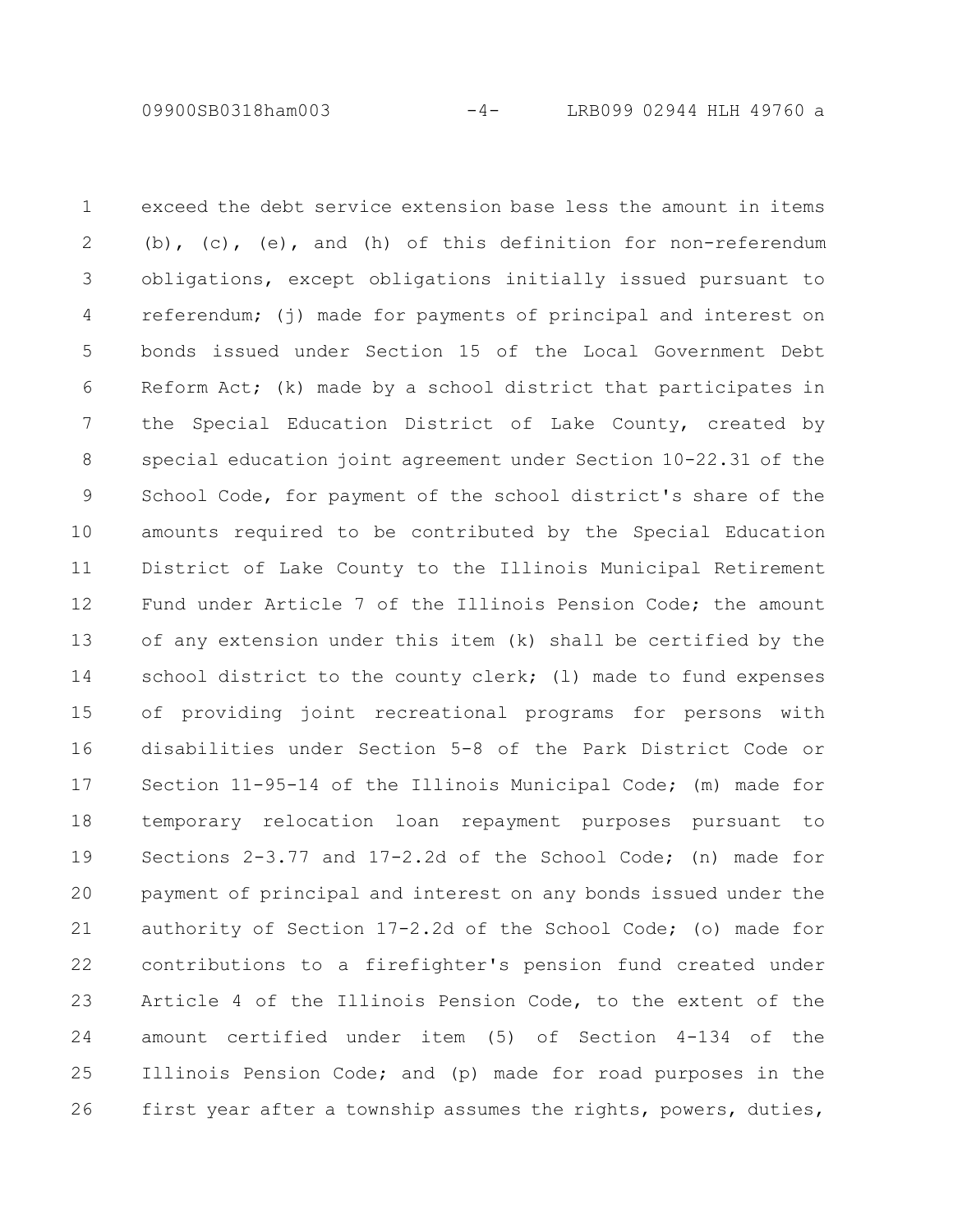assets, property, liabilities, obligations, and responsibilities of a road district abolished under the provisions of Section 6-133 of the Illinois Highway Code. 1 2 3

"Aggregate extension" for the taxing districts to which this Law did not apply before the 1995 levy year (except taxing districts subject to this Law in accordance with Section 18-213) means the annual corporate extension for the taxing district and those special purpose extensions that are made annually for the taxing district, excluding special purpose extensions: (a) made for the taxing district to pay interest or principal on general obligation bonds that were approved by referendum; (b) made for any taxing district to pay interest or principal on general obligation bonds issued before March 1, 1995; (c) made for any taxing district to pay interest or principal on bonds issued to refund or continue to refund those bonds issued before March 1, 1995; (d) made for any taxing district to pay interest or principal on bonds issued to refund or continue to refund bonds issued after March 1, 1995 that were approved by referendum; (e) made for any taxing district to pay interest or principal on revenue bonds issued before March 1, 1995 for payment of which a property tax levy or the full faith and credit of the unit of local government is pledged; however, a tax for the payment of interest or principal on those bonds shall be made only after the governing body of the unit of local government finds that all other sources for payment are insufficient to make those payments; 4 5 6 7 8 9 10 11 12 13 14 15 16 17 18 19 20 21 22 23 24 25 26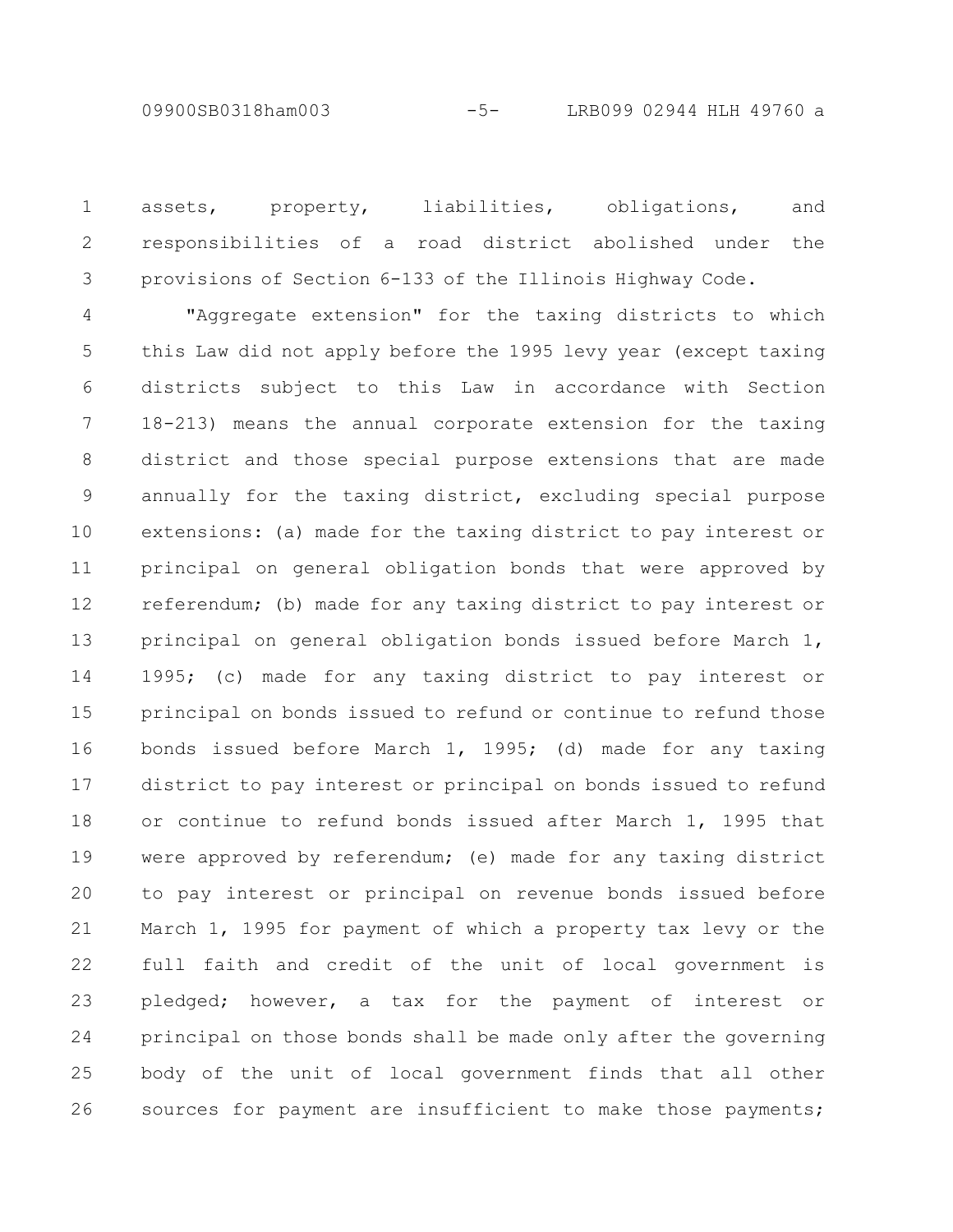09900SB0318ham003 -6- LRB099 02944 HLH 49760 a

(f) made for payments under a building commission lease when the lease payments are for the retirement of bonds issued by the commission before March 1, 1995 to pay for the building project; (g) made for payments due under installment contracts entered into before March 1, 1995; (h) made for payments of principal and interest on bonds issued under the Metropolitan Water Reclamation District Act to finance construction projects initiated before October 1, 1991; (h-4) made for stormwater management purposes by the Metropolitan Water Reclamation District of Greater Chicago under Section 12 of the Metropolitan Water Reclamation District Act; (i) made for payments of principal and interest on limited bonds, as defined in Section 3 of the Local Government Debt Reform Act, in an amount not to exceed the debt service extension base less the amount in items (b), (c), and (e) of this definition for non-referendum obligations, except obligations initially issued pursuant to referendum and bonds described in subsection (h) of this definition; (j) made for payments of principal and interest on bonds issued under Section 15 of the Local Government Debt Reform Act; (k) made for payments of principal and interest on bonds authorized by Public Act 88-503 and issued under Section 20a of the Chicago Park District Act for aquarium or museum projects; (l) made for payments of principal and interest on bonds authorized by Public Act 87-1191 or 93-601 and (i) issued pursuant to Section 21.2 of the Cook County Forest Preserve District Act, (ii) issued under Section 1 2 3 4 5 6 7 8 9 10 11 12 13 14 15 16 17 18 19 20 21 22 23 24 25 26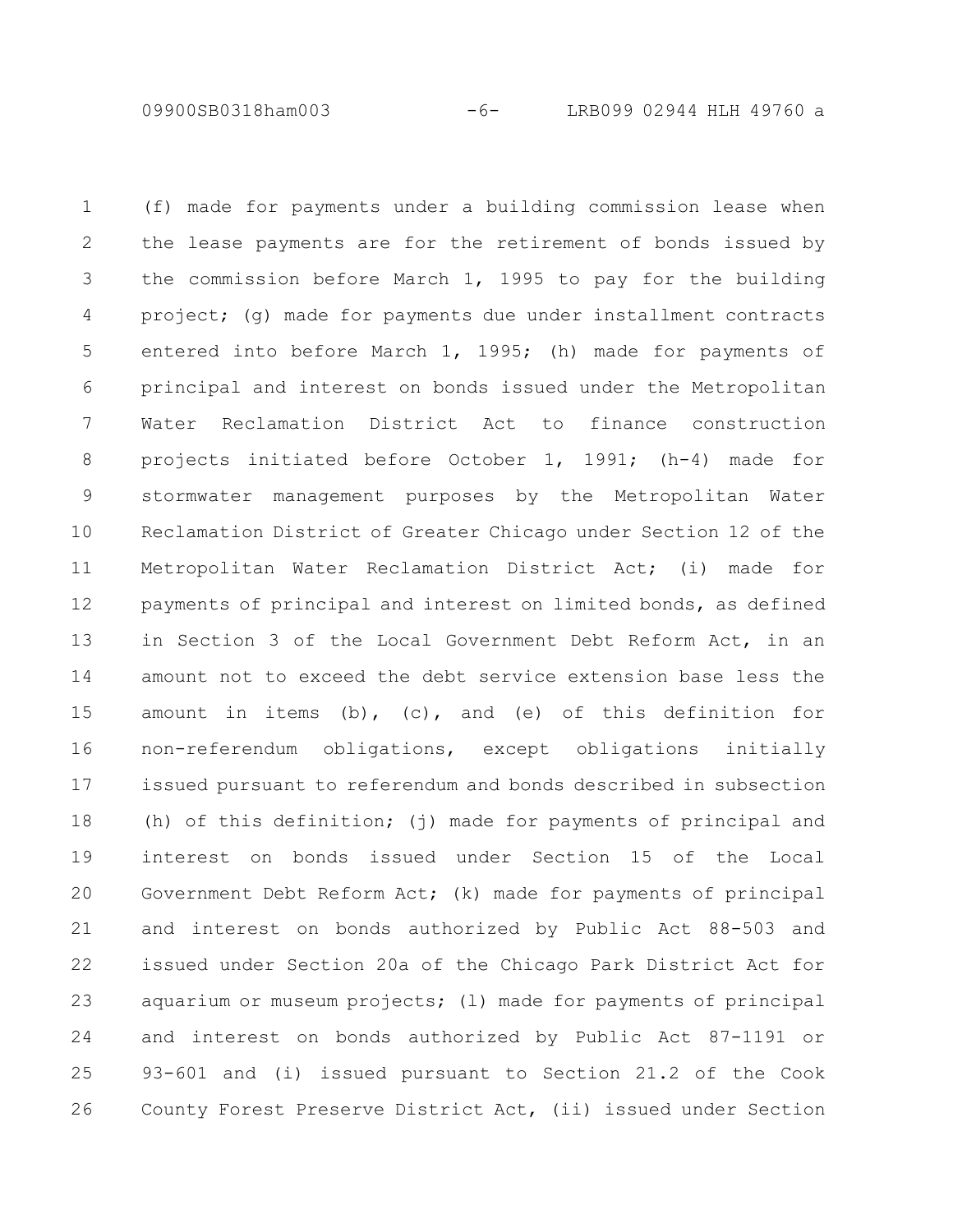09900SB0318ham003 -7- LRB099 02944 HLH 49760 a

42 of the Cook County Forest Preserve District Act for zoological park projects, or (iii) issued under Section 44.1 of the Cook County Forest Preserve District Act for botanical gardens projects; (m) made pursuant to Section 34-53.5 of the School Code, whether levied annually or not; (n) made to fund expenses of providing joint recreational programs for persons with disabilities under Section 5-8 of the Park District Code or Section 11-95-14 of the Illinois Municipal Code; (o) made by the Chicago Park District for recreational programs for persons with disabilities under subsection (c) of Section 7.06 of the Chicago Park District Act; (p) made for contributions to a firefighter's pension fund created under Article 4 of the Illinois Pension Code, to the extent of the amount certified under item (5) of Section 4-134 of the Illinois Pension Code; and (q) made by Ford Heights School District 169 under Section 17-9.02 of the School Code; and (r) made for the purpose of making employer contributions to the Public School Teachers' Pension and Retirement Fund of Chicago under Section 34-53 of the School Code. 1 2 3 4 5 6 7 8 9 10 11 12 13 14 15 16 17 18 19

"Aggregate extension" for all taxing districts to which this Law applies in accordance with Section 18-213, except for those taxing districts subject to paragraph (2) of subsection (e) of Section 18-213, means the annual corporate extension for the taxing district and those special purpose extensions that are made annually for the taxing district, excluding special purpose extensions: (a) made for the taxing district to pay 20 21 22 23 24 25 26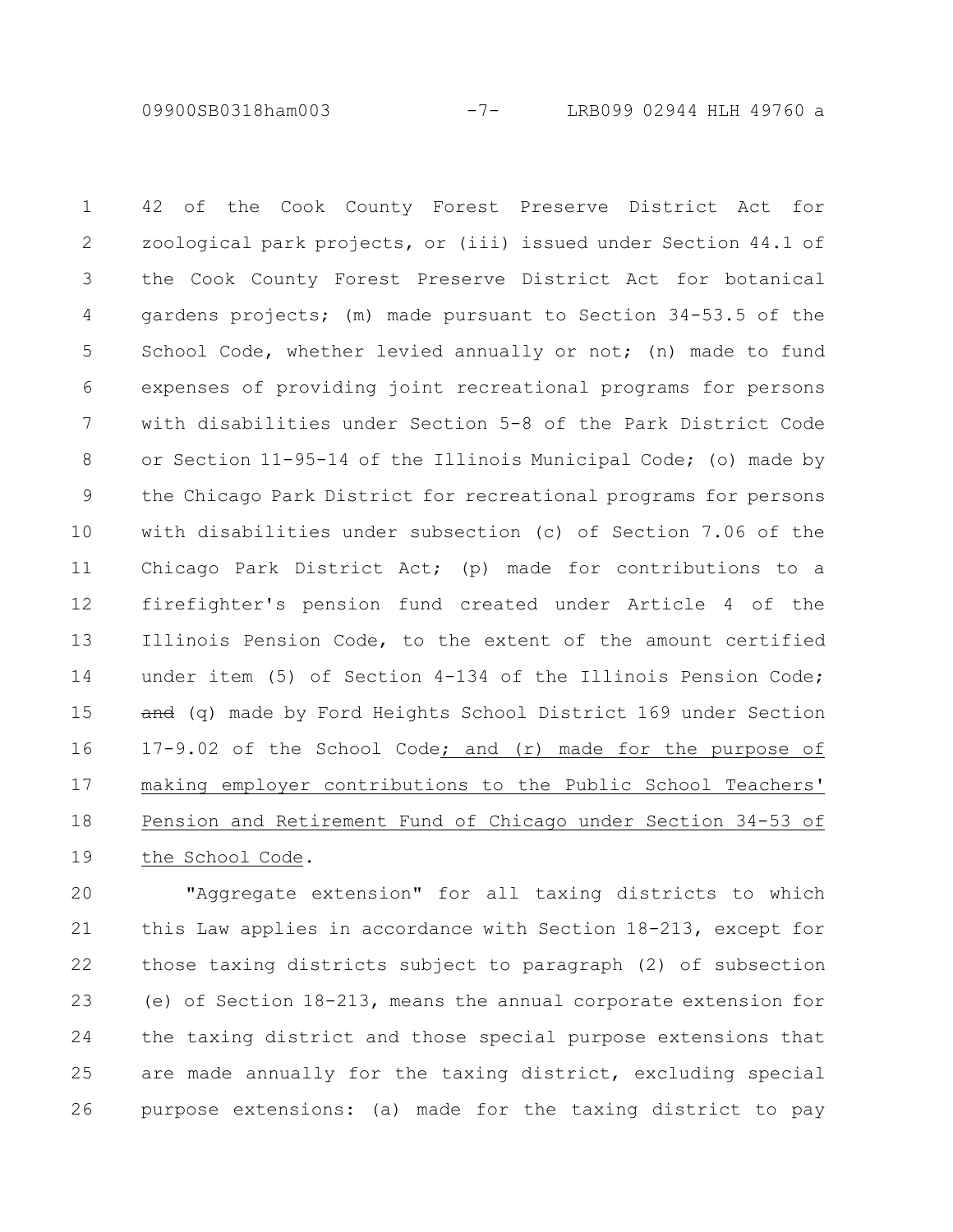interest or principal on general obligation bonds that were approved by referendum; (b) made for any taxing district to pay interest or principal on general obligation bonds issued before the date on which the referendum making this Law applicable to the taxing district is held; (c) made for any taxing district to pay interest or principal on bonds issued to refund or continue to refund those bonds issued before the date on which the referendum making this Law applicable to the taxing district is held; (d) made for any taxing district to pay interest or principal on bonds issued to refund or continue to refund bonds issued after the date on which the referendum making this Law applicable to the taxing district is held if the bonds were approved by referendum after the date on which the referendum making this Law applicable to the taxing district is held; (e) made for any taxing district to pay interest or principal on revenue bonds issued before the date on which the referendum making this Law applicable to the taxing district is held for payment of which a property tax levy or the full faith and credit of the unit of local government is pledged; however, a tax for the payment of interest or principal on those bonds shall be made only after the governing body of the unit of local government finds that all other sources for payment are insufficient to make those payments; (f) made for payments under a building commission lease when the lease payments are for the retirement of bonds issued by the commission before the date on which the 1 2 3 4 5 6 7 8 9 10 11 12 13 14 15 16 17 18 19 20 21 22 23 24 25 26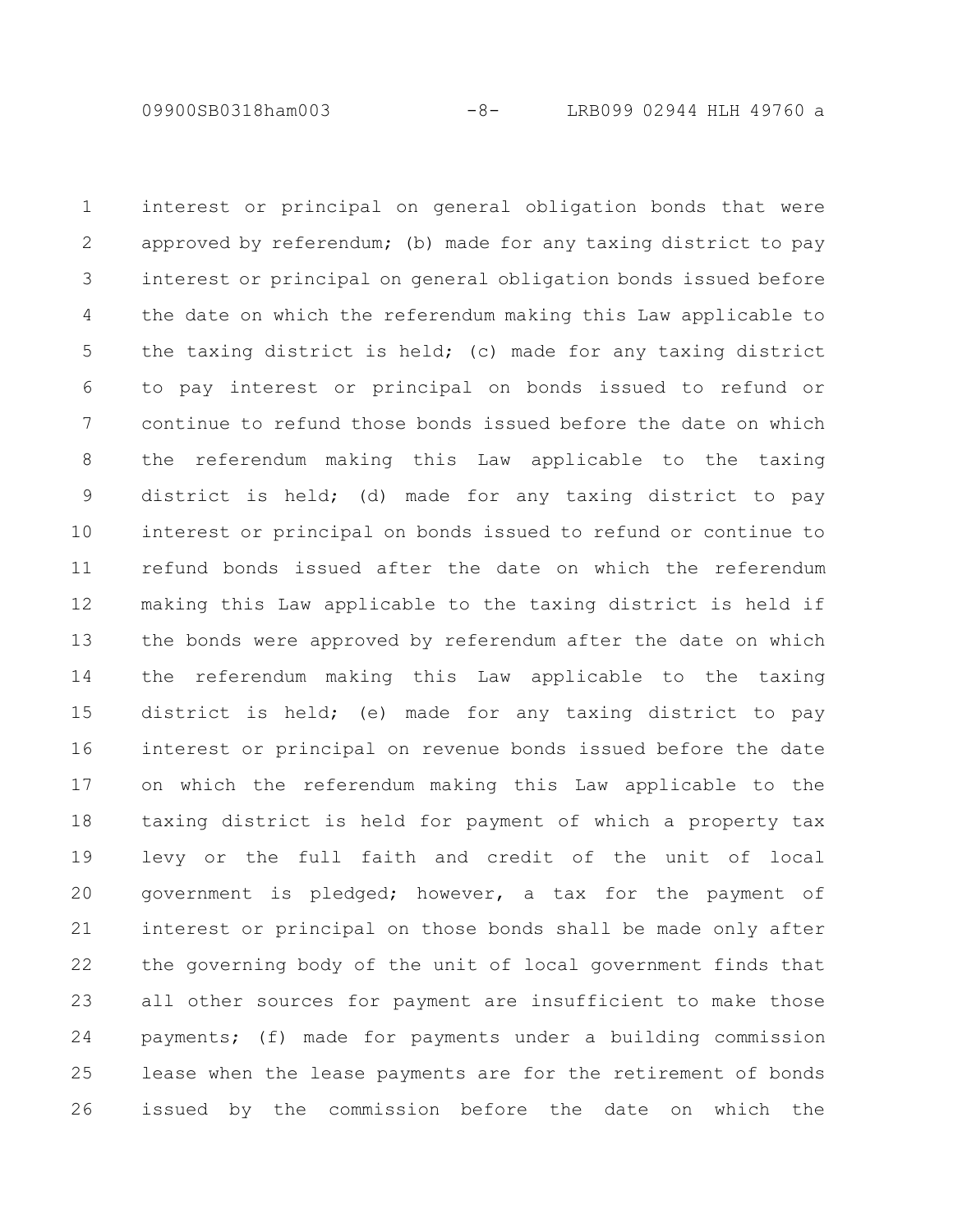09900SB0318ham003 -9- LRB099 02944 HLH 49760 a

referendum making this Law applicable to the taxing district is held to pay for the building project; (q) made for payments due under installment contracts entered into before the date on which the referendum making this Law applicable to the taxing district is held; (h) made for payments of principal and interest on limited bonds, as defined in Section 3 of the Local Government Debt Reform Act, in an amount not to exceed the debt service extension base less the amount in items  $(b)$ ,  $(c)$ , and (e) of this definition for non-referendum obligations, except obligations initially issued pursuant to referendum; (i) made for payments of principal and interest on bonds issued under Section 15 of the Local Government Debt Reform Act; (j) made for a qualified airport authority to pay interest or principal on general obligation bonds issued for the purpose of paying obligations due under, or financing airport facilities required to be acquired, constructed, installed or equipped pursuant to, contracts entered into before March 1, 1996 (but not including any amendments to such a contract taking effect on or after that date); (k) made to fund expenses of providing joint recreational programs for persons with disabilities under Section 5-8 of the Park District Code or Section 11-95-14 of the Illinois Municipal Code; (l) made for contributions to a firefighter's pension fund created under Article 4 of the Illinois Pension Code, to the extent of the amount certified under item (5) of Section 4-134 of the Illinois Pension Code; and (m) made for the taxing district to pay interest or 1 2 3 4 5 6 7 8 9 10 11 12 13 14 15 16 17 18 19 20 21 22 23 24 25 26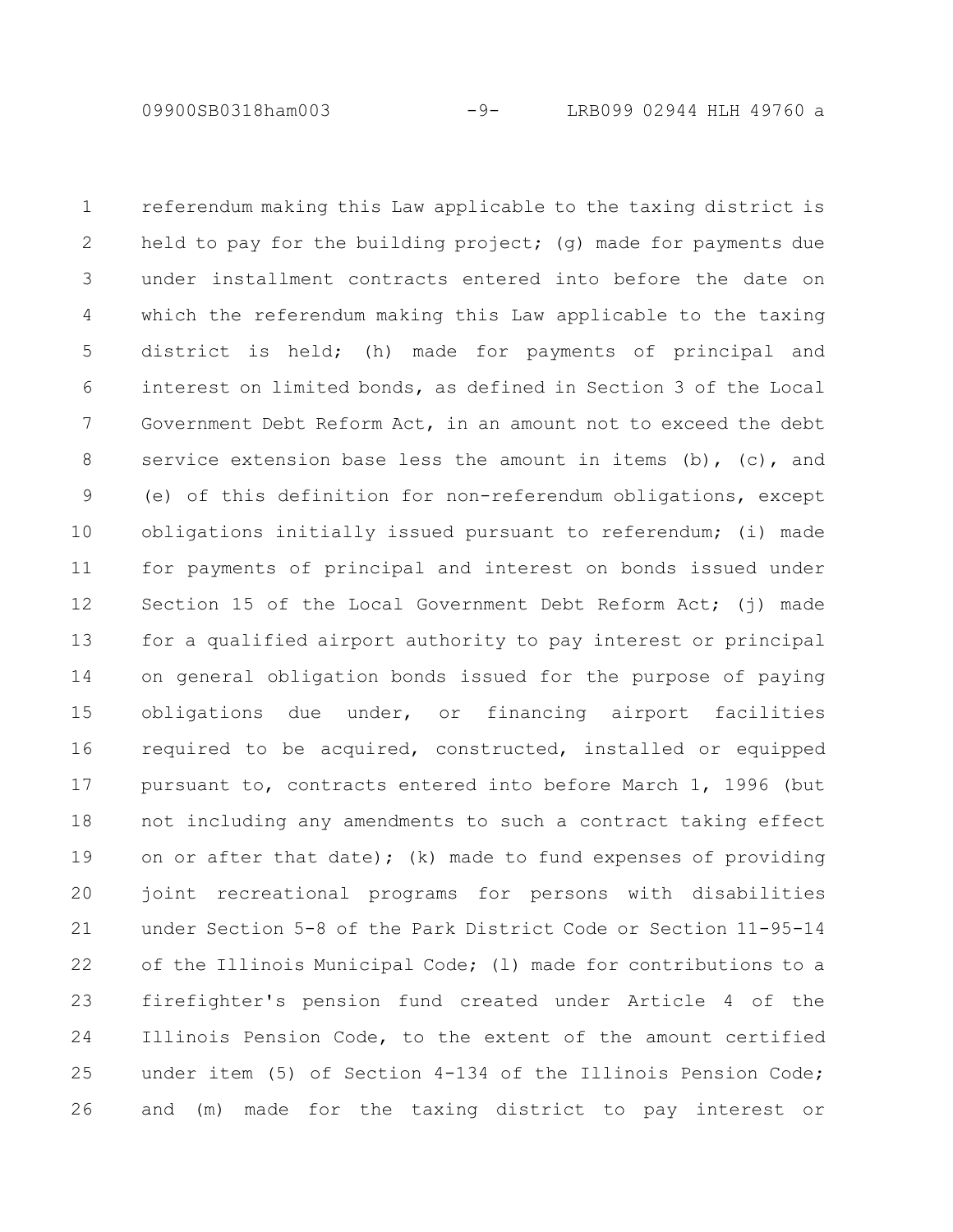principal on general obligation bonds issued pursuant to Section 19-3.10 of the School Code. 1 2

"Aggregate extension" for all taxing districts to which this Law applies in accordance with paragraph (2) of subsection (e) of Section 18-213 means the annual corporate extension for the taxing district and those special purpose extensions that are made annually for the taxing district, excluding special purpose extensions: (a) made for the taxing district to pay interest or principal on general obligation bonds that were approved by referendum; (b) made for any taxing district to pay interest or principal on general obligation bonds issued before the effective date of this amendatory Act of 1997; (c) made for any taxing district to pay interest or principal on bonds issued to refund or continue to refund those bonds issued before the effective date of this amendatory Act of 1997; (d) made for any taxing district to pay interest or principal on bonds issued to refund or continue to refund bonds issued after the effective date of this amendatory Act of 1997 if the bonds were approved by referendum after the effective date of this amendatory Act of 1997; (e) made for any taxing district to pay interest or principal on revenue bonds issued before the effective date of this amendatory Act of 1997 for payment of which a property tax levy or the full faith and credit of the unit of local government is pledged; however, a tax for the payment of interest or principal on those bonds shall be made only after the governing body of the unit of local government 3 4 5 6 7 8 9 10 11 12 13 14 15 16 17 18 19 20 21 22 23 24 25 26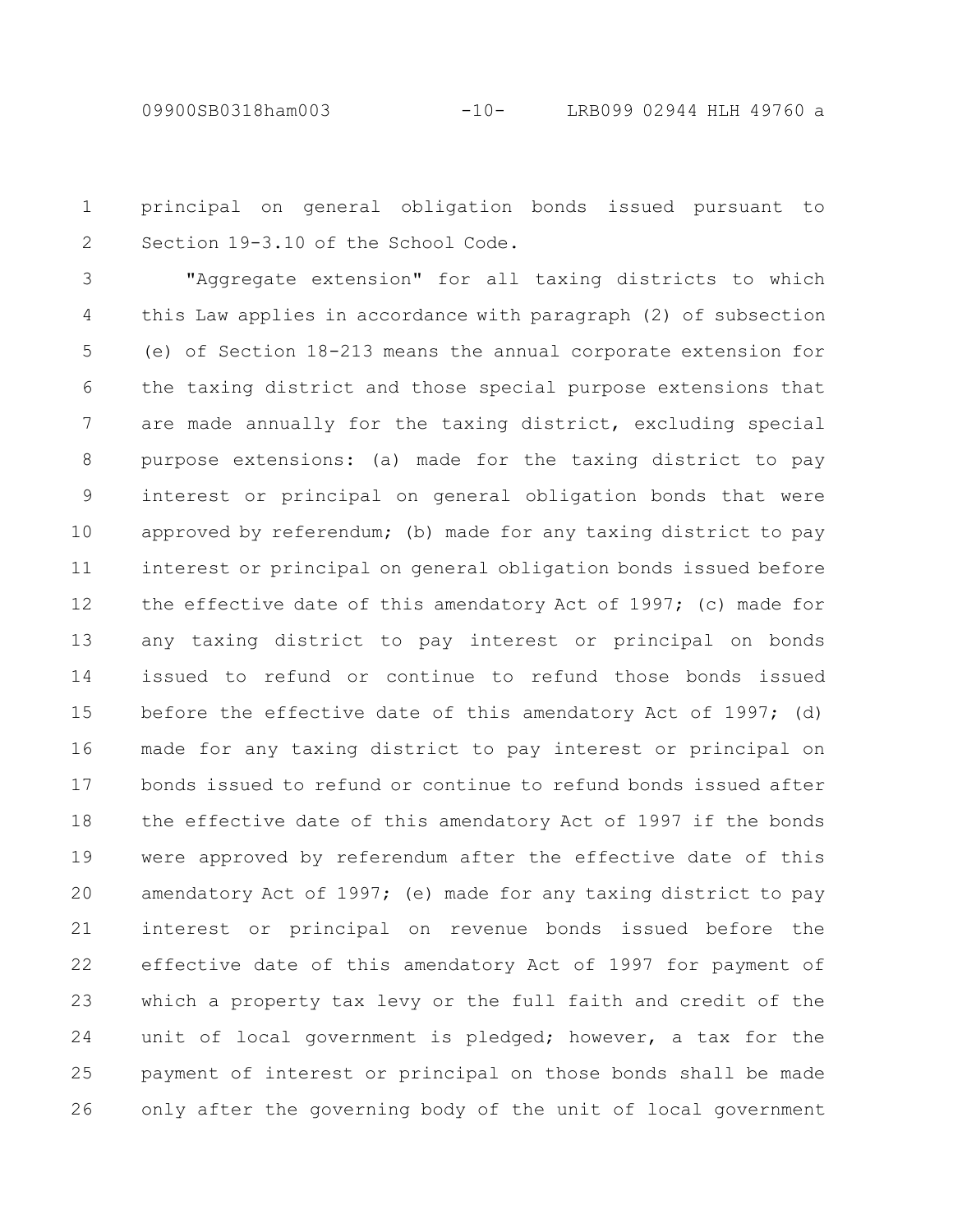09900SB0318ham003 -11- LRB099 02944 HLH 49760 a

finds that all other sources for payment are insufficient to make those payments; (f) made for payments under a building commission lease when the lease payments are for the retirement of bonds issued by the commission before the effective date of this amendatory Act of 1997 to pay for the building project; (g) made for payments due under installment contracts entered into before the effective date of this amendatory Act of 1997; (h) made for payments of principal and interest on limited bonds, as defined in Section 3 of the Local Government Debt Reform Act, in an amount not to exceed the debt service extension base less the amount in items  $(b)$ ,  $(c)$ , and  $(e)$  of this definition for non-referendum obligations, except obligations initially issued pursuant to referendum; (i) made for payments of principal and interest on bonds issued under Section 15 of the Local Government Debt Reform Act; (i) made for a qualified airport authority to pay interest or principal on general obligation bonds issued for the purpose of paying obligations due under, or financing airport facilities required to be acquired, constructed, installed or equipped pursuant to, contracts entered into before March 1, 1996 (but not including any amendments to such a contract taking effect on or after that date); (k) made to fund expenses of providing joint recreational programs for persons with disabilities under Section 5-8 of the Park District Code or Section 11-95-14 of the Illinois Municipal Code; and (l) made for contributions to a firefighter's pension fund created under Article 4 of the 1 2 3 4 5 6 7 8 9 10 11 12 13 14 15 16 17 18 19 20 21 22 23 24 25 26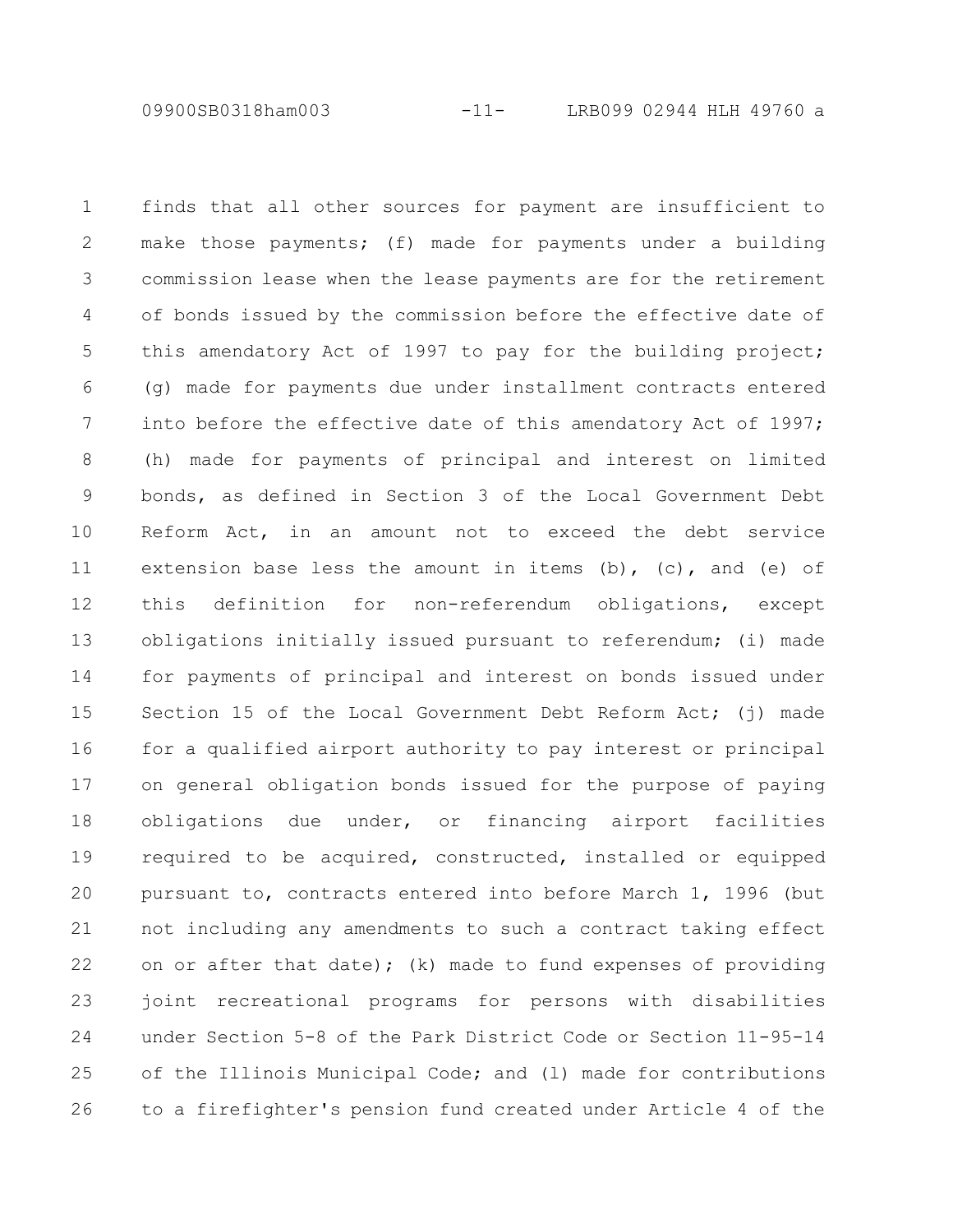09900SB0318ham003 -12- LRB099 02944 HLH 49760 a

Illinois Pension Code, to the extent of the amount certified under item (5) of Section 4-134 of the Illinois Pension Code. 1 2

"Debt service extension base" means an amount equal to that portion of the extension for a taxing district for the 1994 levy year, or for those taxing districts subject to this Law in accordance with Section 18-213, except for those subject to paragraph (2) of subsection (e) of Section 18-213, for the levy year in which the referendum making this Law applicable to the taxing district is held, or for those taxing districts subject to this Law in accordance with paragraph (2) of subsection (e) of Section 18-213 for the 1996 levy year, constituting an extension for payment of principal and interest on bonds issued by the taxing district without referendum, but not including excluded non-referendum bonds. For park districts (i) that were first subject to this Law in 1991 or 1995 and (ii) whose extension for the 1994 levy year for the payment of principal and interest on bonds issued by the park district without referendum (but not including excluded non-referendum bonds) was less than 51% of the amount for the 1991 levy year constituting an extension for payment of principal and interest on bonds issued by the park district without referendum (but not including excluded non-referendum bonds), "debt service extension base" means an amount equal to that portion of the extension for the 1991 levy year constituting an extension for payment of principal and interest on bonds issued by the park district without referendum (but not including excluded 3 4 5 6 7 8 9 10 11 12 13 14 15 16 17 18 19 20 21 22 23 24 25 26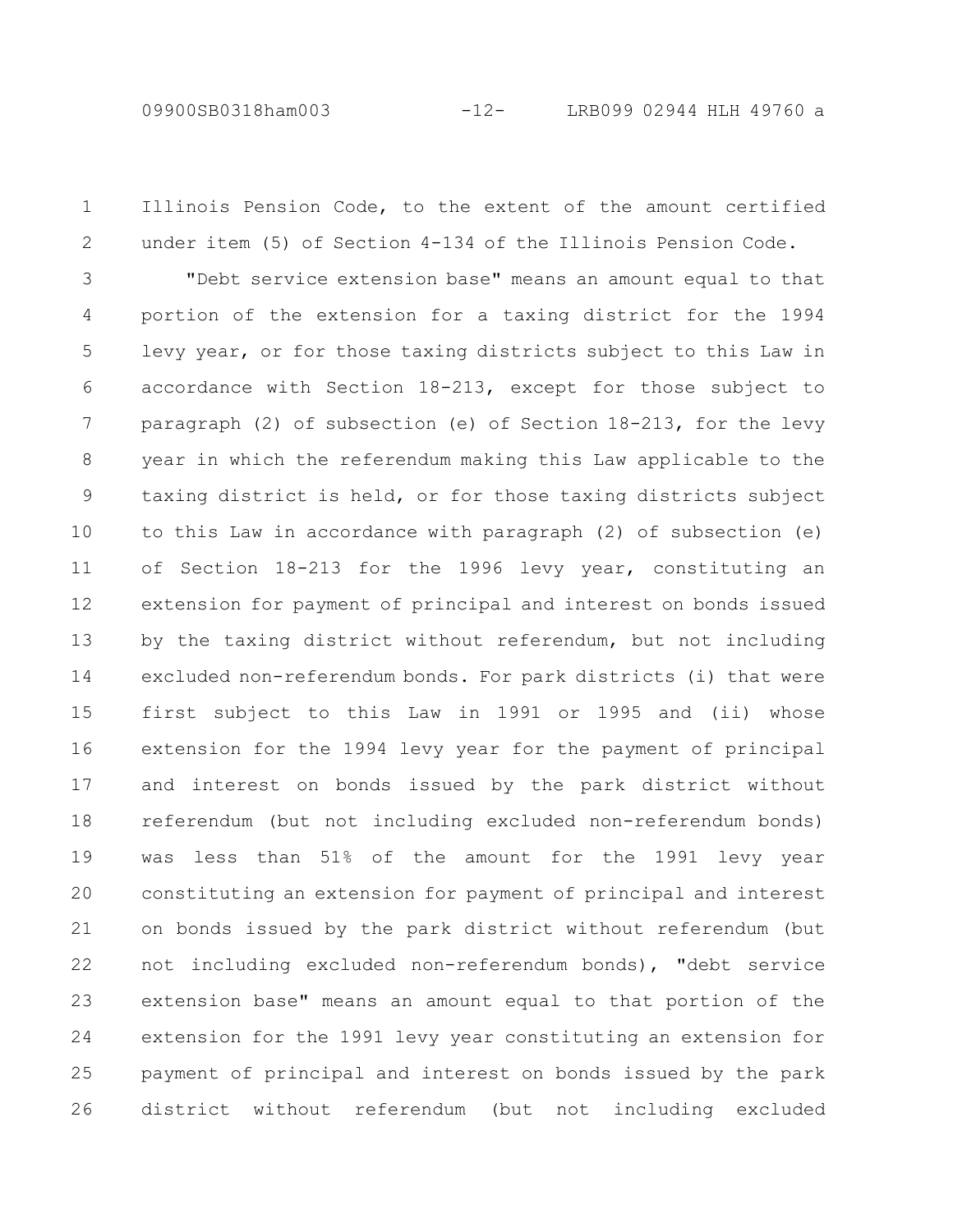09900SB0318ham003 -13- LRB099 02944 HLH 49760 a

non-referendum bonds). A debt service extension base established or increased at any time pursuant to any provision of this Law, except Section 18-212, shall be increased each year commencing with the later of (i) the 2009 levy year or (ii) the first levy year in which this Law becomes applicable to the taxing district, by the lesser of 5% or the percentage increase in the Consumer Price Index during the 12-month calendar year preceding the levy year. The debt service extension base may be established or increased as provided under Section 18-212. "Excluded non-referendum bonds" means (i) bonds authorized by Public Act 88-503 and issued under Section 20a of the Chicago Park District Act for aquarium and museum projects; (ii) bonds issued under Section 15 of the Local Government Debt Reform Act; or (iii) refunding obligations issued to refund or to continue to refund obligations initially issued pursuant to referendum. 1 2 3 4 5 6 7 8 9 10 11 12 13 14 15 16

"Special purpose extensions" include, but are not limited to, extensions for levies made on an annual basis for unemployment and workers' compensation, self-insurance, contributions to pension plans, and extensions made pursuant to Section 6-601 of the Illinois Highway Code for a road district's permanent road fund whether levied annually or not. The extension for a special service area is not included in the aggregate extension. 17 18 19 20 21 22 23 24

"Aggregate extension base" means the taxing district's last preceding aggregate extension as adjusted under Sections 25 26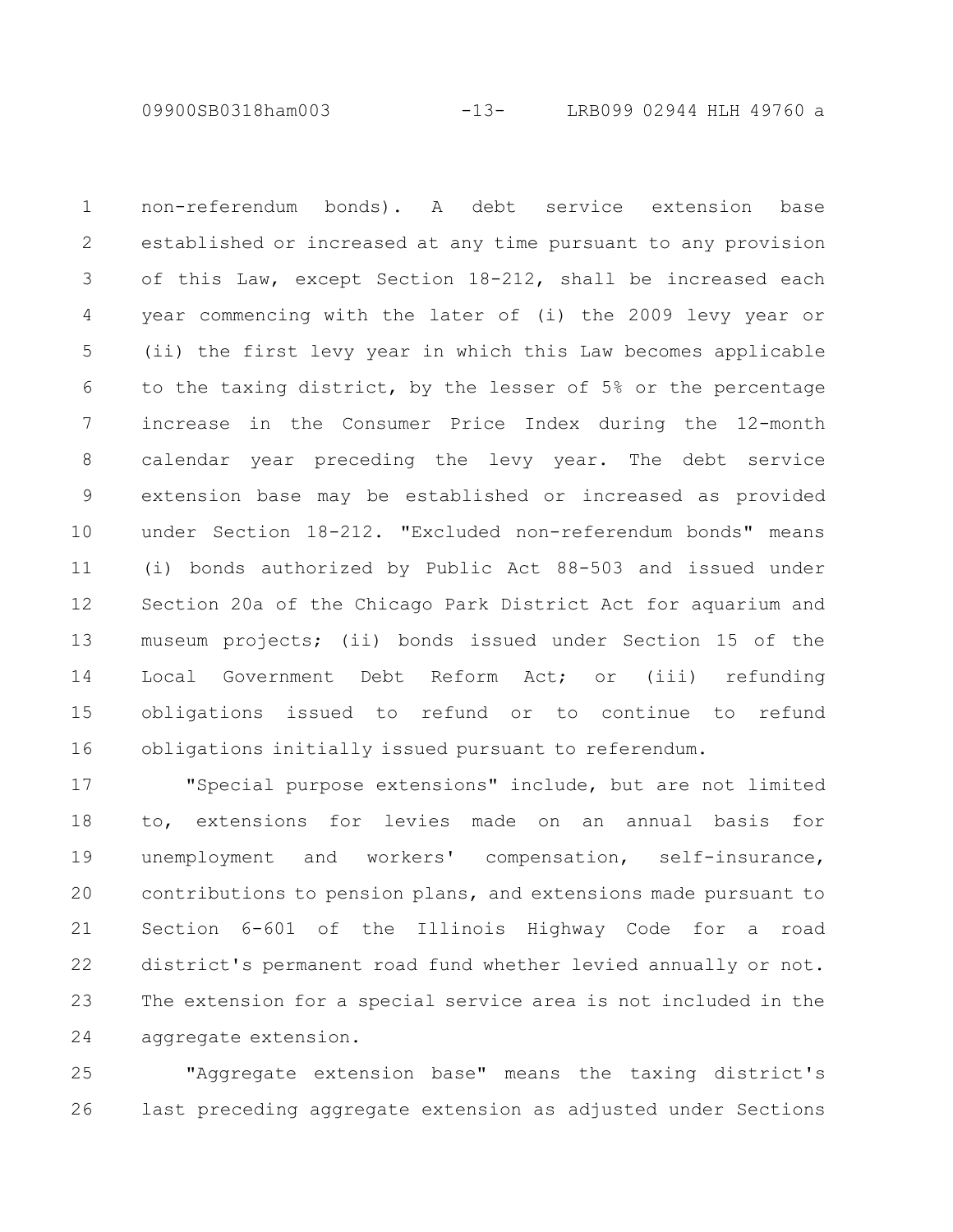09900SB0318ham003 -14- LRB099 02944 HLH 49760 a

18-135, 18-215, and 18-230. An adjustment under Section 18-135 shall be made for the 2007 levy year and all subsequent levy years whenever one or more counties within which a taxing district is located (i) used estimated valuations or rates when extending taxes in the taxing district for the last preceding levy year that resulted in the over or under extension of taxes, or (ii) increased or decreased the tax extension for the last preceding levy year as required by Section 18-135(c). Whenever an adjustment is required under Section 18-135, the aggregate extension base of the taxing district shall be equal to the amount that the aggregate extension of the taxing district would have been for the last preceding levy year if either or both (i) actual, rather than estimated, valuations or rates had been used to calculate the extension of taxes for the last levy year, or (ii) the tax extension for the last preceding levy year had not been adjusted as required by subsection (c) of Section 18-135. 1 2 3 4 5 6 7 8 9 10 11 12 13 14 15 16 17

Notwithstanding any other provision of law, for levy year 2012, the aggregate extension base for West Northfield School District No. 31 in Cook County shall be \$12,654,592. 18 19 20

"Levy year" has the same meaning as "year" under Section  $1 - 155$ . 21 22

"New property" means (i) the assessed value, after final board of review or board of appeals action, of new improvements or additions to existing improvements on any parcel of real property that increase the assessed value of that real property 23 24 25 26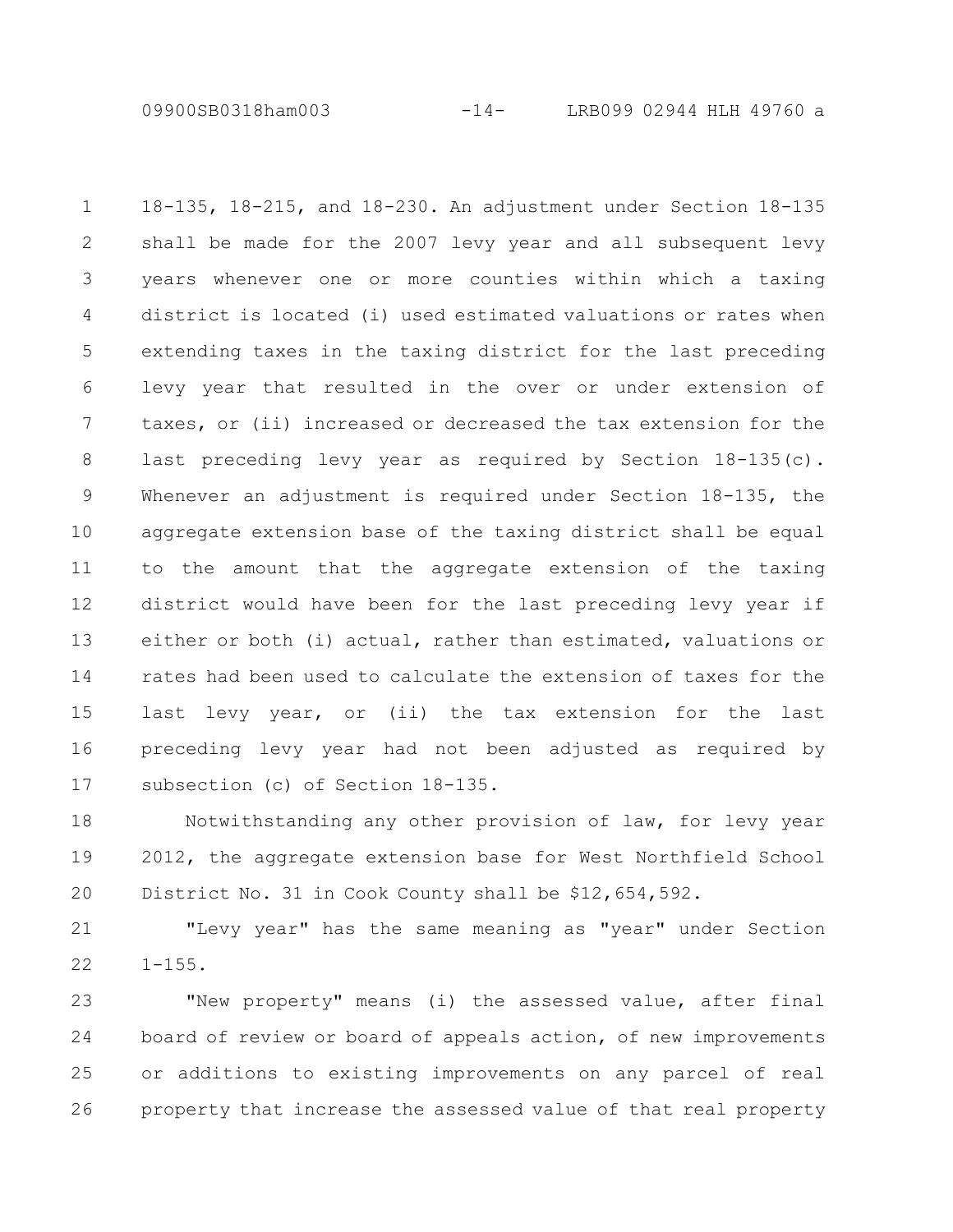09900SB0318ham003 -15- LRB099 02944 HLH 49760 a

during the levy year multiplied by the equalization factor issued by the Department under Section 17-30, (ii) the assessed value, after final board of review or board of appeals action, of real property not exempt from real estate taxation, which real property was exempt from real estate taxation for any portion of the immediately preceding levy year, multiplied by the equalization factor issued by the Department under Section 17-30, including the assessed value, upon final stabilization of occupancy after new construction is complete, of any real property located within the boundaries of an otherwise or previously exempt military reservation that is intended for residential use and owned by or leased to a private corporation or other entity, (iii) in counties that classify in accordance with Section 4 of Article IX of the Illinois Constitution, an incentive property's additional assessed value resulting from a scheduled increase in the level of assessment as applied to the first year final board of review market value, and (iv) any increase in assessed value due to oil or gas production from an oil or gas well required to be permitted under the Hydraulic Fracturing Regulatory Act that was not produced in or accounted for during the previous levy year. In addition, the county clerk in a county containing a population of 3,000,000 or more shall include in the 1997 recovered tax increment value for any school district, any recovered tax increment value that was applicable to the 1995 tax year calculations. 1 2 3 4 5 6 7 8 9 10 11 12 13 14 15 16 17 18 19 20 21 22 23 24 25

26

"Qualified airport authority" means an airport authority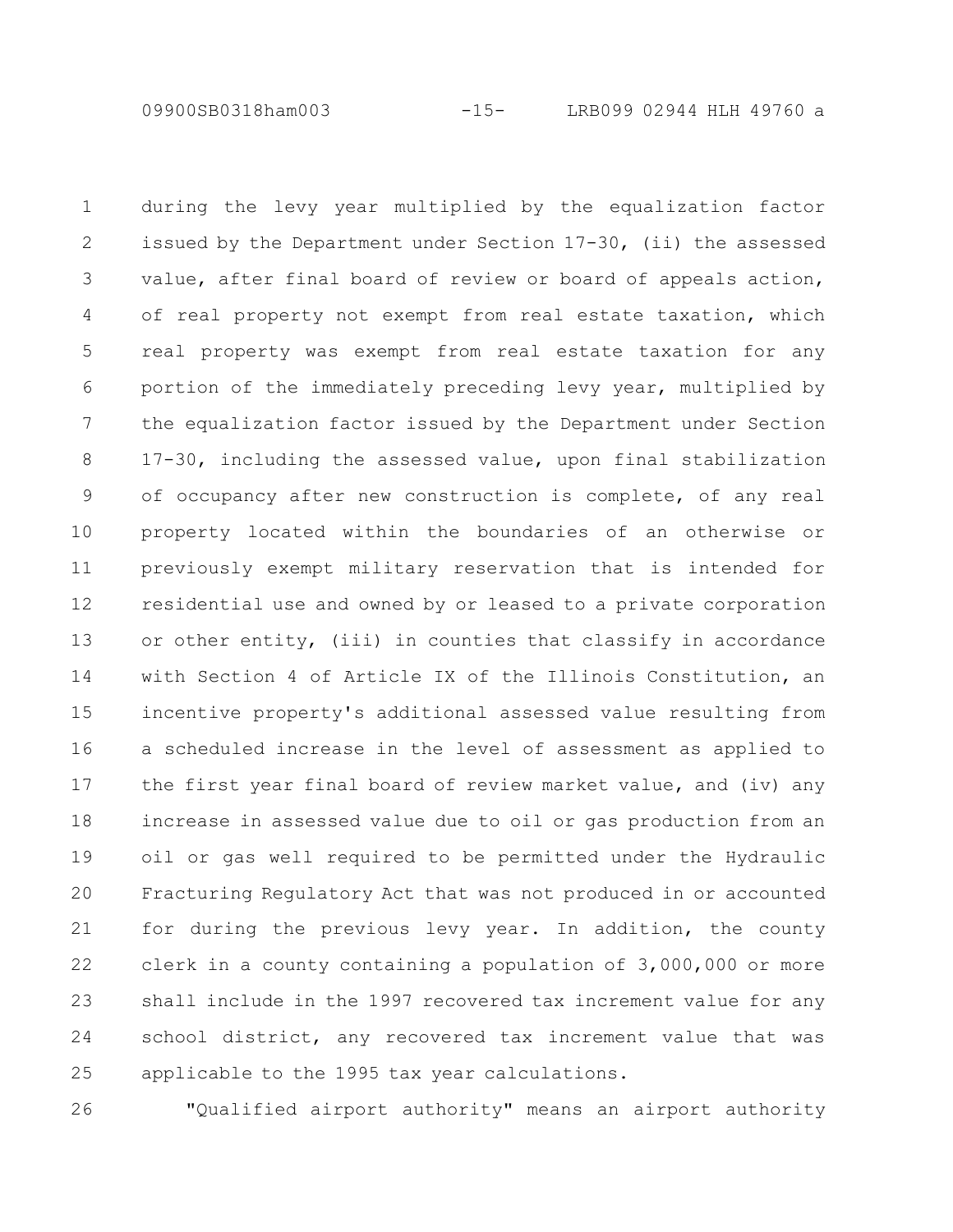organized under the Airport Authorities Act and located in a county bordering on the State of Wisconsin and having a population in excess of 200,000 and not greater than 500,000. 1 2 3

"Recovered tax increment value" means, except as otherwise provided in this paragraph, the amount of the current year's equalized assessed value, in the first year after a municipality terminates the designation of an area as a redevelopment project area previously established under the Tax Increment Allocation Development Act in the Illinois Municipal Code, previously established under the Industrial Jobs Recovery Law in the Illinois Municipal Code, previously established under the Economic Development Project Area Tax Increment Act of 1995, or previously established under the Economic Development Area Tax Increment Allocation Act, of each taxable lot, block, tract, or parcel of real property in the redevelopment project area over and above the initial equalized assessed value of each property in the redevelopment project area. For the taxes which are extended for the 1997 levy year, the recovered tax increment value for a non-home rule taxing district that first became subject to this Law for the 1995 levy year because a majority of its 1994 equalized assessed value was in an affected county or counties shall be increased if a municipality terminated the designation of an area in 1993 as a redevelopment project area previously established under the Tax Increment Allocation Development Act in the Illinois Municipal Code, previously established under the Industrial 4 5 6 7 8 9 10 11 12 13 14 15 16 17 18 19 20 21 22 23 24 25 26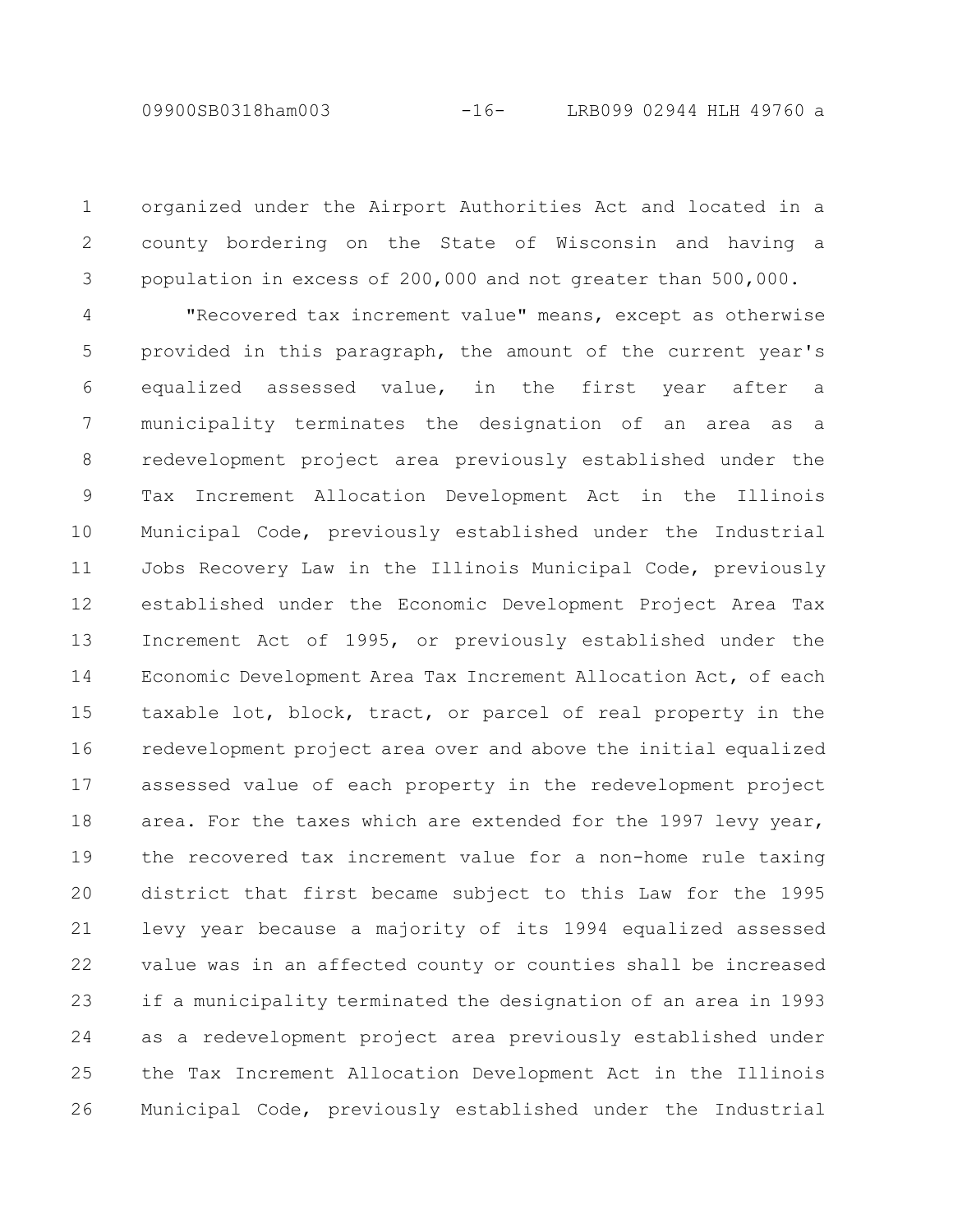09900SB0318ham003 -17- LRB099 02944 HLH 49760 a

Jobs Recovery Law in the Illinois Municipal Code, or previously established under the Economic Development Area Tax Increment Allocation Act, by an amount equal to the 1994 equalized assessed value of each taxable lot, block, tract, or parcel of real property in the redevelopment project area over and above the initial equalized assessed value of each property in the redevelopment project area. In the first year after a municipality removes a taxable lot, block, tract, or parcel of real property from a redevelopment project area established under the Tax Increment Allocation Development Act in the Illinois Municipal Code, the Industrial Jobs Recovery Law in the Illinois Municipal Code, or the Economic Development Area Tax Increment Allocation Act, "recovered tax increment value" means the amount of the current year's equalized assessed value of each taxable lot, block, tract, or parcel of real property removed from the redevelopment project area over and above the initial equalized assessed value of that real property before removal from the redevelopment project area. 1 2 3 4 5 6 7 8 9 10 11 12 13 14 15 16 17 18

Except as otherwise provided in this Section, "limiting rate" means a fraction the numerator of which is the last preceding aggregate extension base times an amount equal to one plus the extension limitation defined in this Section and the denominator of which is the current year's equalized assessed value of all real property in the territory under the jurisdiction of the taxing district during the prior levy year. For those taxing districts that reduced their aggregate 19 20 21 22 23 24 25 26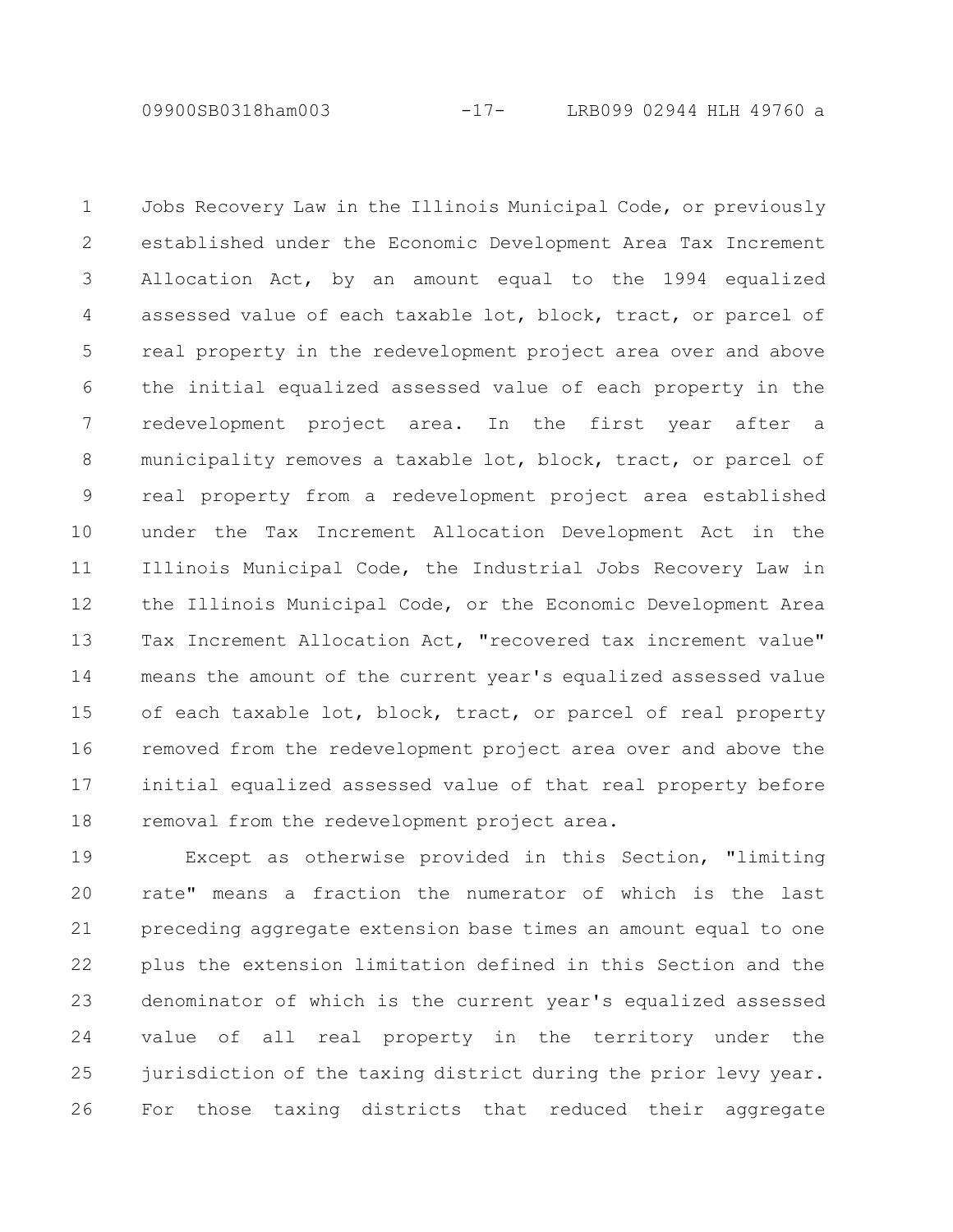09900SB0318ham003 -18- LRB099 02944 HLH 49760 a

extension for the last preceding levy year, the highest aggregate extension in any of the last 3 preceding levy years shall be used for the purpose of computing the limiting rate. The denominator shall not include new property or the recovered tax increment value. If a new rate, a rate decrease, or a limiting rate increase has been approved at an election held after March 21, 2006, then (i) the otherwise applicable limiting rate shall be increased by the amount of the new rate or shall be reduced by the amount of the rate decrease, as the case may be, or (ii) in the case of a limiting rate increase, the limiting rate shall be equal to the rate set forth in the proposition approved by the voters for each of the years specified in the proposition, after which the limiting rate of the taxing district shall be calculated as otherwise provided. In the case of a taxing district that obtained referendum approval for an increased limiting rate on March 20, 2012, the limiting rate for tax year 2012 shall be the rate that generates the approximate total amount of taxes extendable for that tax year, as set forth in the proposition approved by the voters; this rate shall be the final rate applied by the county clerk for the aggregate of all capped funds of the district for tax year 2012. 1 2 3 4 5 6 7 8 9 10 11 12 13 14 15 16 17 18 19 20 21 22

(Source: P.A. 98-6, eff. 3-29-13; 98-23, eff. 6-17-13; 99-143, eff. 7-27-15.) 23 24

25

Section 10. The School Code is amended by changing Section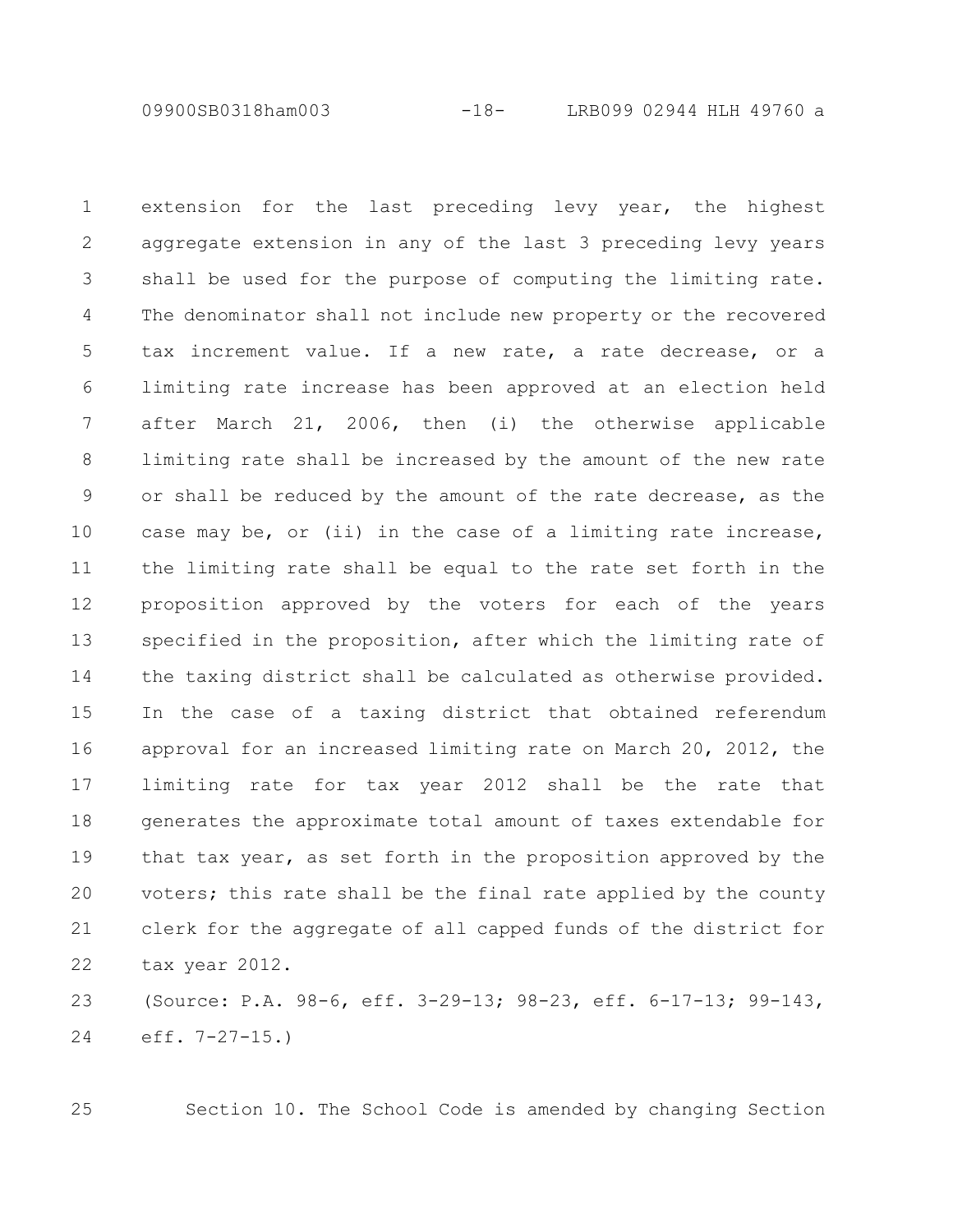34-53 as follows: 1

(105 ILCS 5/34-53) (from Ch. 122, par. 34-53) 2

Sec. 34-53. Tax levies; Purpose; Rates. For the purpose of establishing and supporting free schools for not fewer than 9 months in each year and defraying their expenses the board may levy annually, upon all taxable property of such district for educational purposes a tax for the fiscal years 1996 and each succeeding fiscal year at a rate of not to exceed the sum of (i) 3.07% (or such other rate as may be set by law independent of the rate difference described in (ii) below) and (ii) the difference between .50% and the rate per cent of taxes extended for a School Finance Authority organized under Article 34A of the School Code, for the calendar year in which the applicable fiscal year of the board begins as determined by the county clerk and certified to the board pursuant to Section 18-110 of the Property Tax Code, of the value as equalized or assessed by the Department of Revenue for the year in which such levy is made. 3 4 5 6 7 8 9 10 11 12 13 14 15 16 17 18

Beginning on the effective date of this amendatory Act of the 99th General Assembly, for the purpose of making an employer contribution to the Public School Teachers' Pension and Retirement Fund of Chicago, the board may levy annually, upon all taxable property located within the district, a tax at a rate not to exceed 0.383%. The proceeds from this additional tax shall be paid, as soon as possible after collection, 19 20 21 22 23 24 25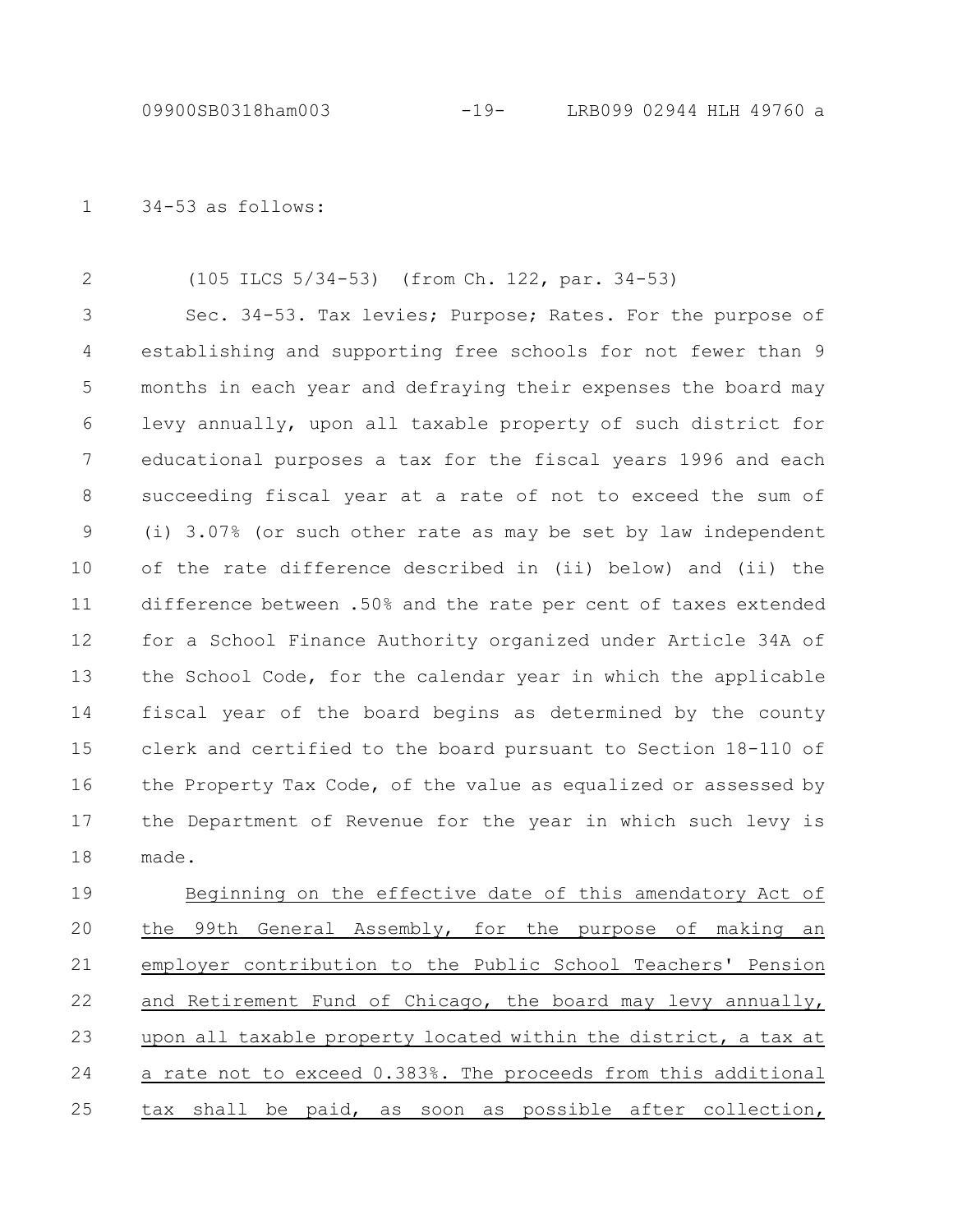09900SB0318ham003 -20- LRB099 02944 HLH 49760 a

directly to Public School Teachers' Pension and Retirement Fund of Chicago and not to the Board of Education. The rate under this paragraph is not a new rate for the purposes of the Property Tax Extension Limitation Law. Notwithstanding any other provision of law, for the 2016 tax year only, the board shall certify the rate to the county clerk on the effective date of this amendatory Act of the 99th General Assembly, and the county clerk shall extend that rate against all taxable property located within the district as soon after receiving the certification as possible. 1 2 3 4 5 6 7 8 9 10

Nothing in this amendatory Act of 1995 shall in any way impair or restrict the levy or extension of taxes pursuant to any tax levies for any purposes of the board lawfully made prior to the adoption of this amendatory Act of 1995. 11 12 13 14

Notwithstanding any other provision of this Code and in addition to any other methods provided for increasing the tax rate the board may, by proper resolution, cause a proposition to increase the annual tax rate for educational purposes to be submitted to the voters of such district at any general or special election. The maximum rate for educational purposes shall not exceed 4.00%. The election called for such purpose shall be governed by Article 9 of this Act. If at such election a majority of the votes cast on the proposition is in favor thereof, the Board of Education may thereafter until such authority is revoked in a like manner, levy annually the tax so authorized. 15 16 17 18 19 20 21 22 23 24 25 26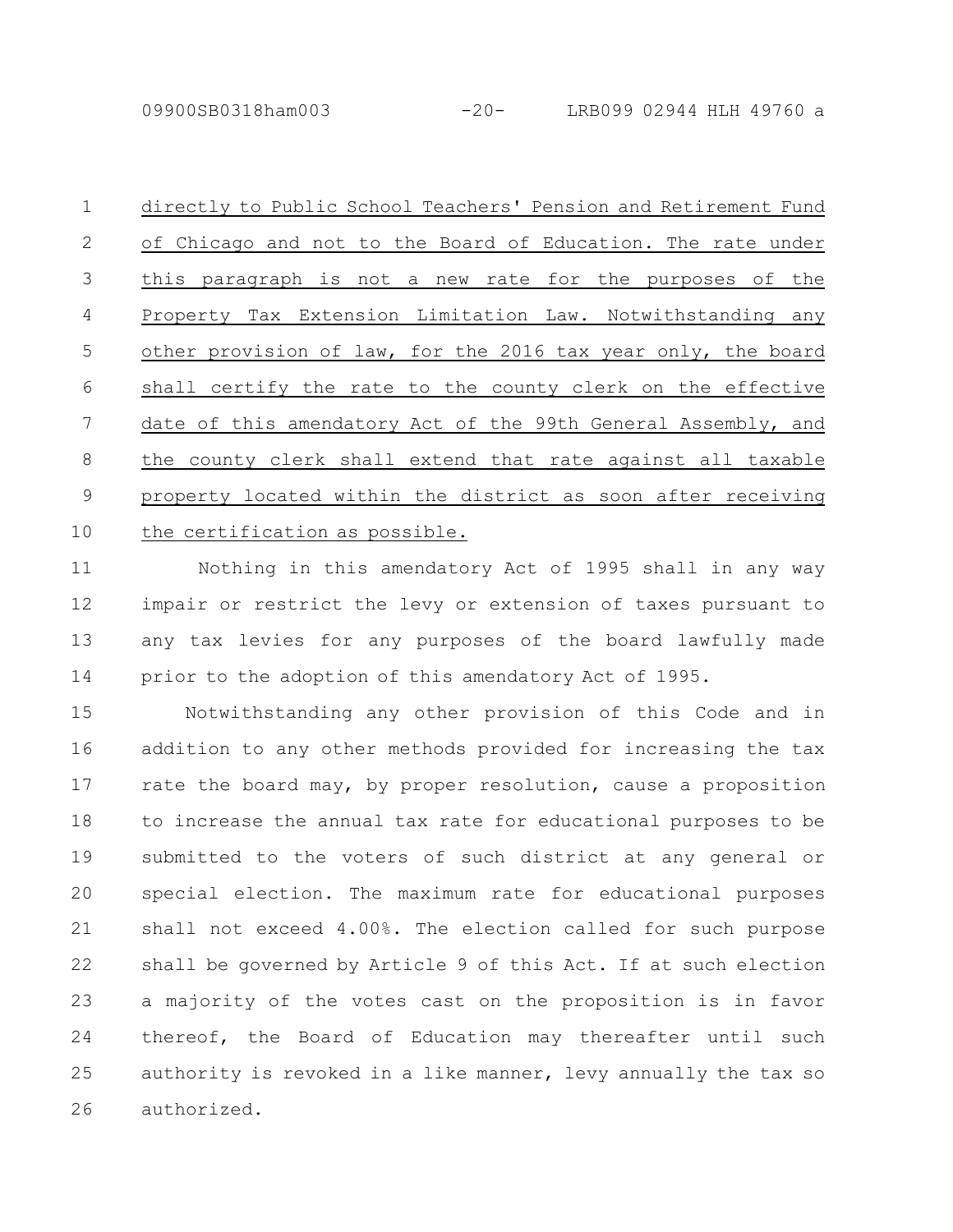09900SB0318ham003 -21- LRB099 02944 HLH 49760 a

For purposes of this Article, educational purposes for fiscal years beginning in 1995 and each subsequent year shall also include, but not be limited to, in addition to those purposes authorized before this amendatory Act of 1995, constructing, acquiring, leasing (other than from the Public Building Commission of Chicago), operating, maintaining, improving, repairing, and renovating land, buildings, furnishings, and equipment for school houses and buildings, and related incidental expenses, and provision of special education, furnishing free textbooks and instructional aids and school supplies, establishing, equipping, maintaining, and operating supervised playgrounds under the control of the board, school extracurricular activities, and stadia, social center, and summer swimming pool programs open to the public in connection with any public school; making an employer contribution to the Public School Teachers' Pension and Retirement Fund as required by Section 17-129 of the Illinois Pension Code; and providing an agricultural science school, including site development and improvements, maintenance repairs, and supplies. Educational purposes also includes student transportation expenses. 1 2 3 4 5 6 7 8 9 10 11 12 13 14 15 16 17 18 19 20 21

All collections of all taxes levied for fiscal years ending before 1996 under this Section or under Sections 34-53.2, 34-53.3, 34-58, 34-60, or 34-62 of this Article as in effect prior to this amendatory Act of 1995 may be used for any educational purposes as defined by this amendatory Act of 1995 22 23 24 25 26